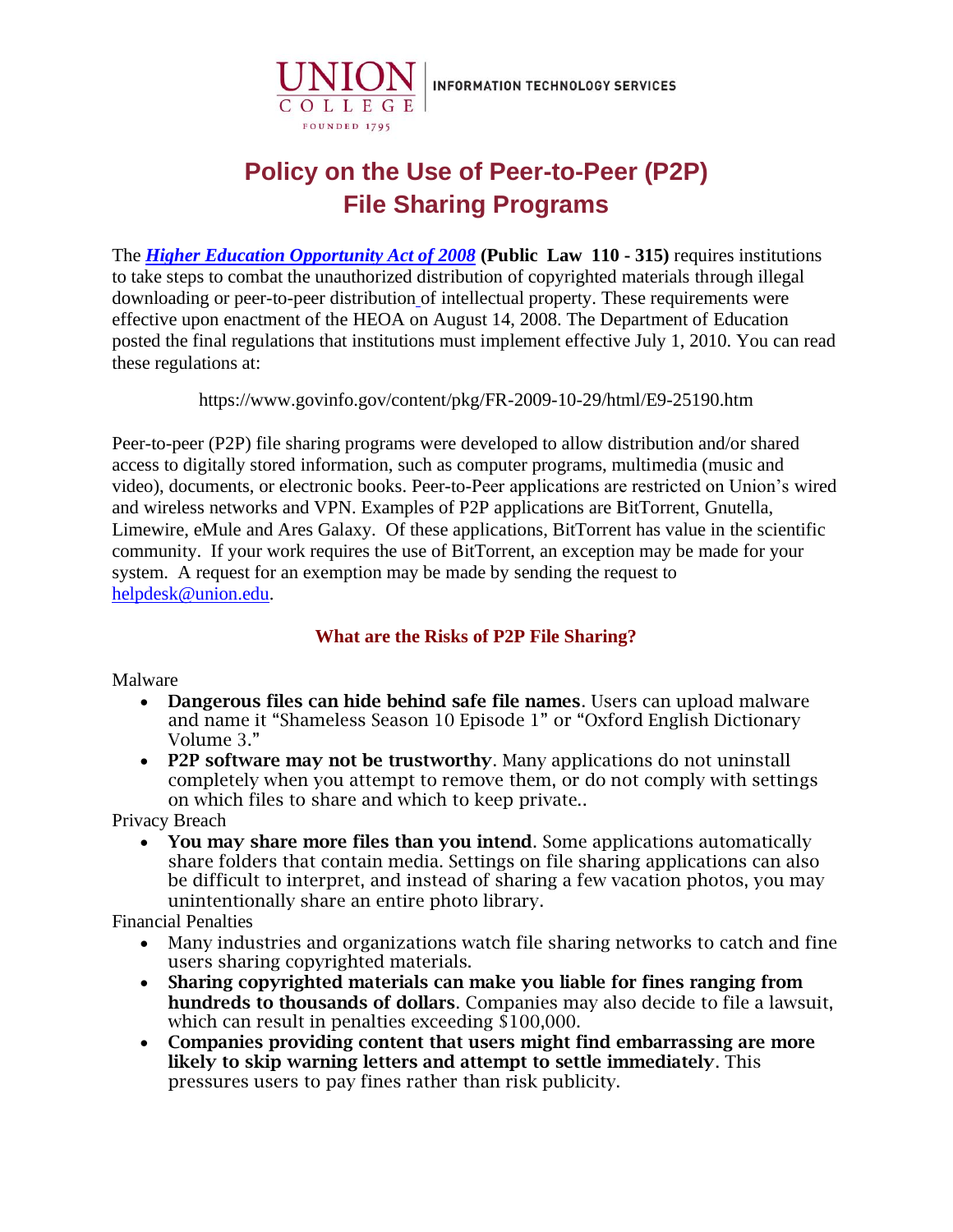#### **Consumer Information**

Annually, the following statement will be distributed to all Union College faculty, staff, and students:

Union College complies with the provisions of the [Digital Millennium](http://www.copyright.gov/legislation/dmca.pdf) [Copyright Act](http://www.copyright.gov/legislation/dmca.pdf)  [\(DMCA\).](http://www.copyright.gov/legislation/dmca.pdf) It is illegal, as described in the Federal law (Title 17 of the US Code, and more recently the Digital Millennium Copyright Act, 105 PL 304), to download, upload, or distribute in any fashion, copyrighted material, in any form without permission or a license to do so from the copyright holder.

## **Summary of Civil and Criminal Penalties for Violation of Federal Copyright Laws**

- Copyright infringement is the act of exercising, without permission or legal authority, one or more of the exclusive rights granted to the copyright owner under section 106 of the Copyright Act (Title 17 of the United States Code). These rights include the right to reproduce or distribute a copyrighted work. In the file-sharing context, downloading or uploading substantial parts of a copyrighted work without authority constitutes an infringement.
- **•** Penalties for copyright infringement include civil and criminal penalties. In general, anyone found liable for civil copyright infringement may be ordered to pay either actual damages or "statutory" damages affixed at not less than \$750 and not more than \$30,000 per work infringed. For "willful" infringement, a court may award up to \$150,000 per work infringed. A court can, in its discretion, also assess costs and attorneys' fees. For details, see Title 17, United States Code, Sections 504, 505.
- Willful copyright infringement can also result in criminal penalties, including imprisonment of up to five years and fines of up to \$250,000 per offense.
- For more information, please see the Web site of the U.S. Copyright Office at [www.copyright.gov,](http://www.copyright.gov/) especially their FAQ's at www.copyright.gov/help/faq.

# **Legal Alternatives to P2P File Sharing**

Schaffer Library provides a variety of music and video databases that offer access to members of the Union College community. The current list of available streaming audio and video can be found at

https://libguides.union.edu/az.php?t=4622

In addition, EDUCAUSE (a nonprofit association whose mission is to advance higher education through the use of information technology) provides a list of legal sources of online content [\(https://www.educause.edu/focus-areas-and-initiatives/policy-and-security/educause](https://www.educause.edu/focus-areas-and-initiatives/policy-and-security/educause-policy/legal-sources-online)[policy/legal-sources-online\)](https://www.educause.edu/focus-areas-and-initiatives/policy-and-security/educause-policy/legal-sources-online)